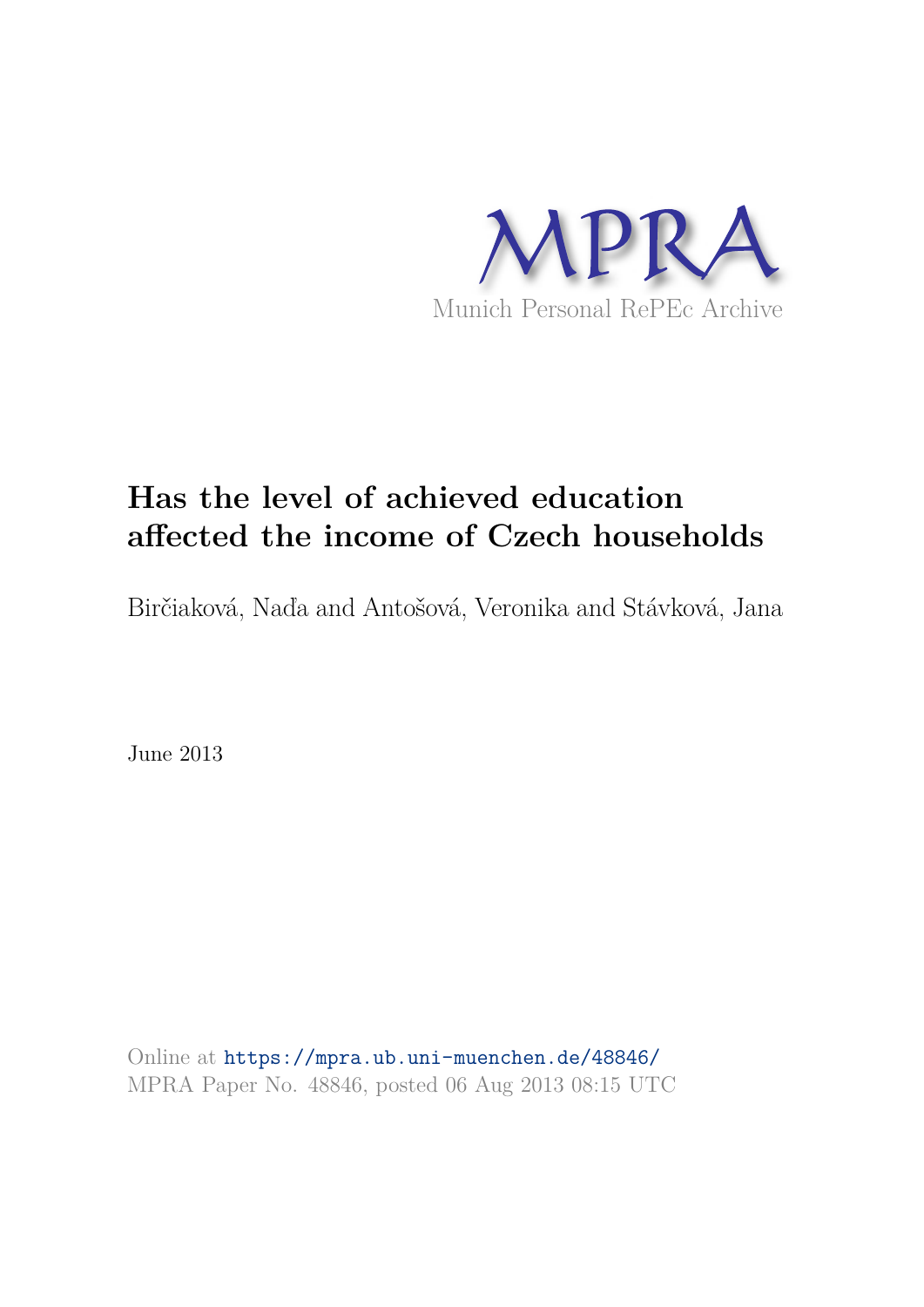# **Has the level of achieved education affected the income of Czech households?**

Naďa Birčiaková <sup>1</sup>, Veronika Antošová <sup>2</sup>, Jana Stávková <sup>3</sup> <sup>1, 2, 3</sup> Provozně ekonomická fakulta, Mendelova univerzita v Brně

#### **Abstract**

This paper deals with an analysis of the effects of education on the income of Czech households from 2006-2010. EU-SILC (European Union Statistics on Income and Living Conditions) review results are the main data source. The paper investigates with the living conditions of households and that is mandatory for all states. Based on the unified methodology, that is then possible to make comparison between countries. Households are divided into five categories according to the education attained by the head of the household. It further deals with income differences of individual educational groups expressed by the education coefficient. Households at risk of poverty are also taken into account. Income inequality is measured by way of the Gini coefficient. The analysis uses regression techniques to examine the relation between education and the Gini coefficient, as well as between education and households at risk of poverty. The biggest share is represented by households where the household head has vocational education, followed by households where the household head has secondary education. The regression analyses established strong positive dependence between the education level and Gini coefficient, as well as strong negative dependence between the education level and number of households at risk of poverty. Within analyzed period of five years was observed a negative development in the society in form that there is a bigger possibility of getting into the zone at risk of poverty for households with higher level of education.

**Keywords:** education, EU-SILC, income, living conditions, poverty

### **Introduction**

The income situation has been the subject of expert analyses due to several reasons. First of all, it is the most important factor in determining the standard of living, and it further reflects the social and economic situation in a country (Vavrejnová, 2002). Income is *"the maximum amount that a person can spend while still being as well off at the end of the week as he was at the beginning"* (Hicks In: Sefton, Weale, 2006, p. 219). Sefton, Weale (2006) specify that the phrase "being as well off" is to be understood as the present discounted value of the current and future utility that remains unchanged during the interval under review. A lack of income may lead to an undesirable social phenomenon – poverty. Townsend (In: Lister, 2004)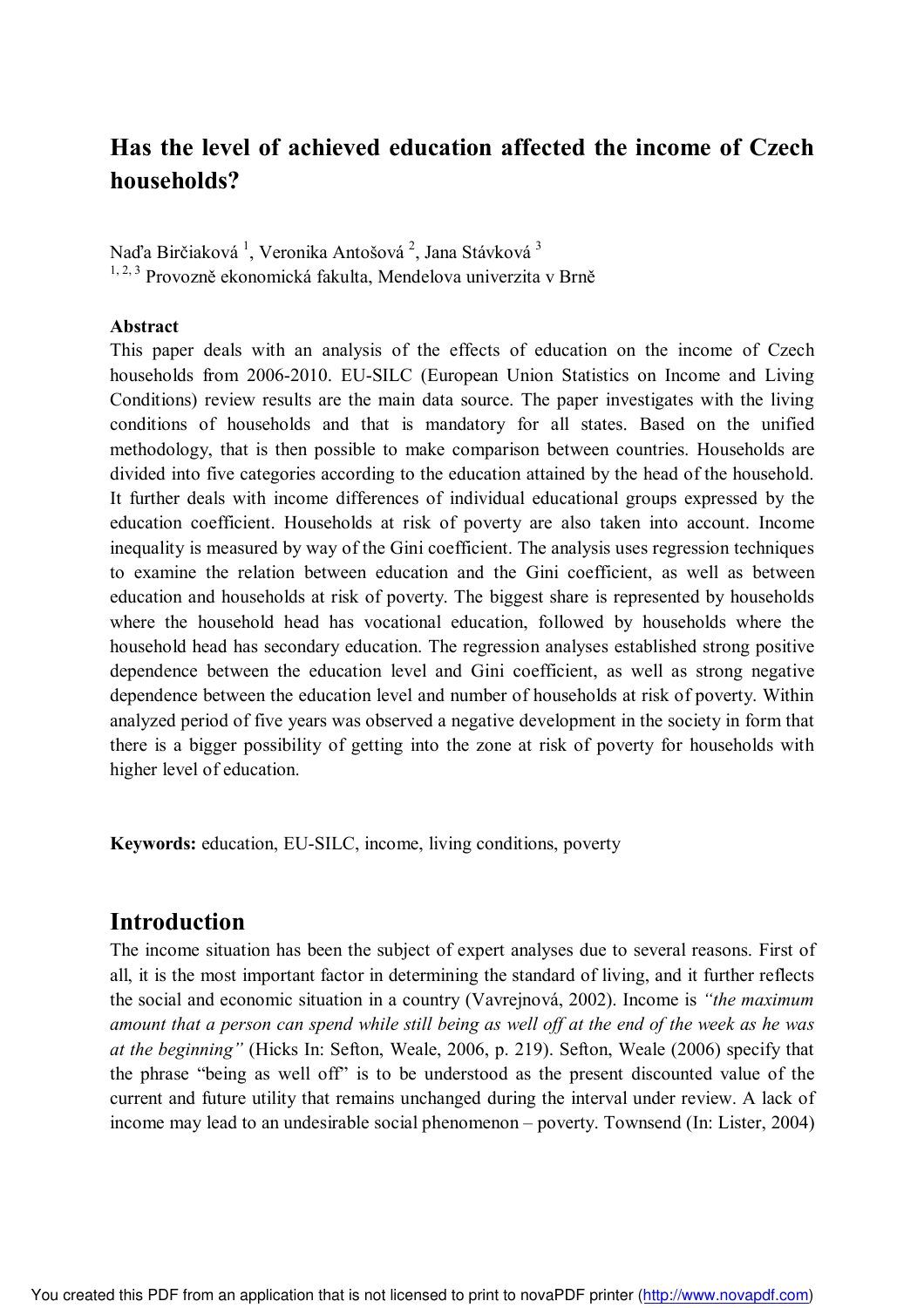explains poverty as the inability to integrate in the society. It must be emphasized that this inability is caused by a lack of funds.

Based on the Lisbon meeting of the European Council, statistical infrastructure was established in 2000 to analyze the incomes and life conditions of the whole EU (Frick, Krell, 2010). The goal of the European Union Regulation 1177/2003 on statistics concerning incomes and life conditions was to determine a common framework for systematic analysis, and to ensure that a sufficient amount of data was available, based on the selective research of households, and to gain actual results, on a yearly basis and on both a national and a European level, concerning household income, level of poverty and social exclusion.

The EU-SILC data set offers the first opportunity to conduct an analysis covering the full range of EU countries, which allows us to compare multidimensional outcomes with those deriving from the conventional relative income poverty approach (Whelan, Maitre, 2005; Whelan, Maitre, 2010).

The Czech Republic, as well as other Member States, use 60 % of the median equivalent available income per household member as the poverty threshold Atkinson et al. (2005). Poverty is a problem that has always existed, and is increasing as a result of globalisation. The Czech Republic has maintained the lowest percentage of households threatened with poverty out of all Member States. Education has a significant impact on the position of an individual within society and determination of his position on the labour market; education plays an important role in the productivity of the entire society, because it has a positive effect on public health, the environment, reduced criminality etc. Education thus ranks among factors reflected in economic growth and the competitiveness of the economy. It is suitable to point out, that the EU social policy designates only minimum standards to its member states. It is the reason of different ways of education policy in each individual state. Public education in Czech Republic is, at present, reimbursed by the state at all the levels.

People invest to the higher education on the basis that they expect better income situation in the future. It means, higher education level brings them more money. The main target of this article is to identify the connection between education and income level of households in the Czech republic.

## **Methodology**

The EU-SILC (European Union – Statistics on Income and Living Conditions) project is based on a primary representable survey of the income level. In accordance with a directive of the European Parliament and of the Council, the module of Living Conditions has been implemented annually since 2005 by the Czech Statistical Office. The below table shows the number of households included in the survey in individual years.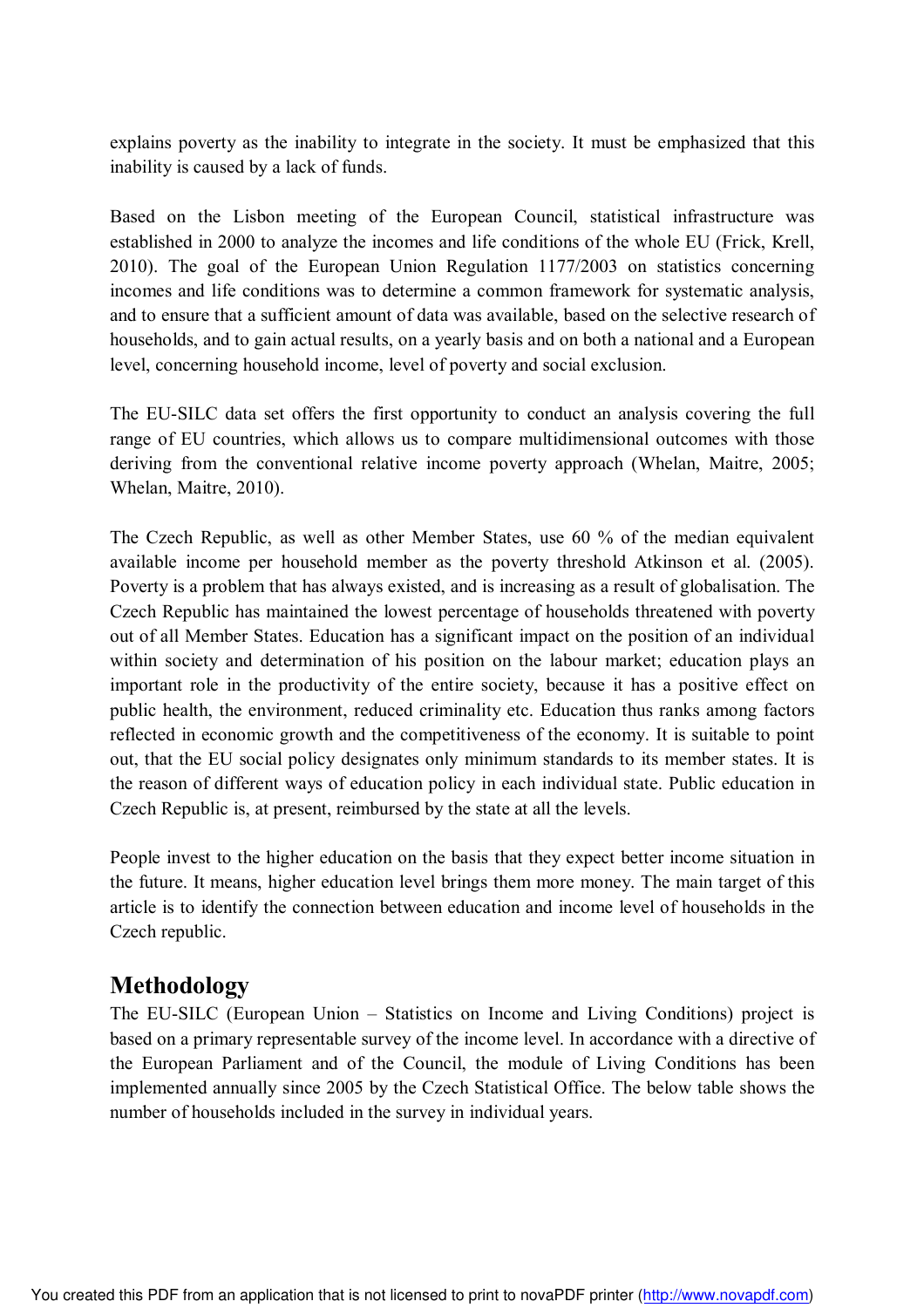| Year                    | 2006 | 2007 | 2008   | 2009 | 2010  |
|-------------------------|------|------|--------|------|-------|
| Number of<br>households | 7483 | 9675 | 11 294 | 9911 | 9 098 |

Tab.1: Number of income survey (EU-SILC) households.

References: the author's own calculations

The enclosed analysis is unique because of the micro-data elaboration bought from the Czech Bureau of Statistics. The available income per equivalised household member was set as the main variable. The household member who contributes most to the family budget is assigned the coefficient of 1, children aged 0 to 13 the coefficient of 0.3, and other household members the coefficient of 0.5 for the purposes of the calculation (Longford et al., 2010). Another important variable is the highest attained education by the household head, which is divided into five categories: without education and with primary education, vocational education, secondary education, tertiary education – Bachelor degree, tertiary education – Master and Doctoral degrees. The poverty threshold is set at 60 % of the median available income. The Gini coefficient was used to measure the income inequality, the values of which may rank from 0 to 1, whereas the value 0 represents absolute equality, and the value 1 represents absolute income inequality.

The paper also applies regression analysis to determine the dependency between the Gini coefficient (dependent variable) and education (independent variable), as well as between households at risk of poverty (dependent variable expressed in %) and education (dependent variable). Education is expressed in percentage. The lowest education level has the value of 20 %, while each subsequent level has a 20 % higher value, i.e. tertiary education – Master and Doctoral degrees has the value of 100 %. The significance level is  $\alpha = 0.05$ .

### **Results**

The below figure 1 shows the development of basic characteristics of the household income situation between 2005 and 2010.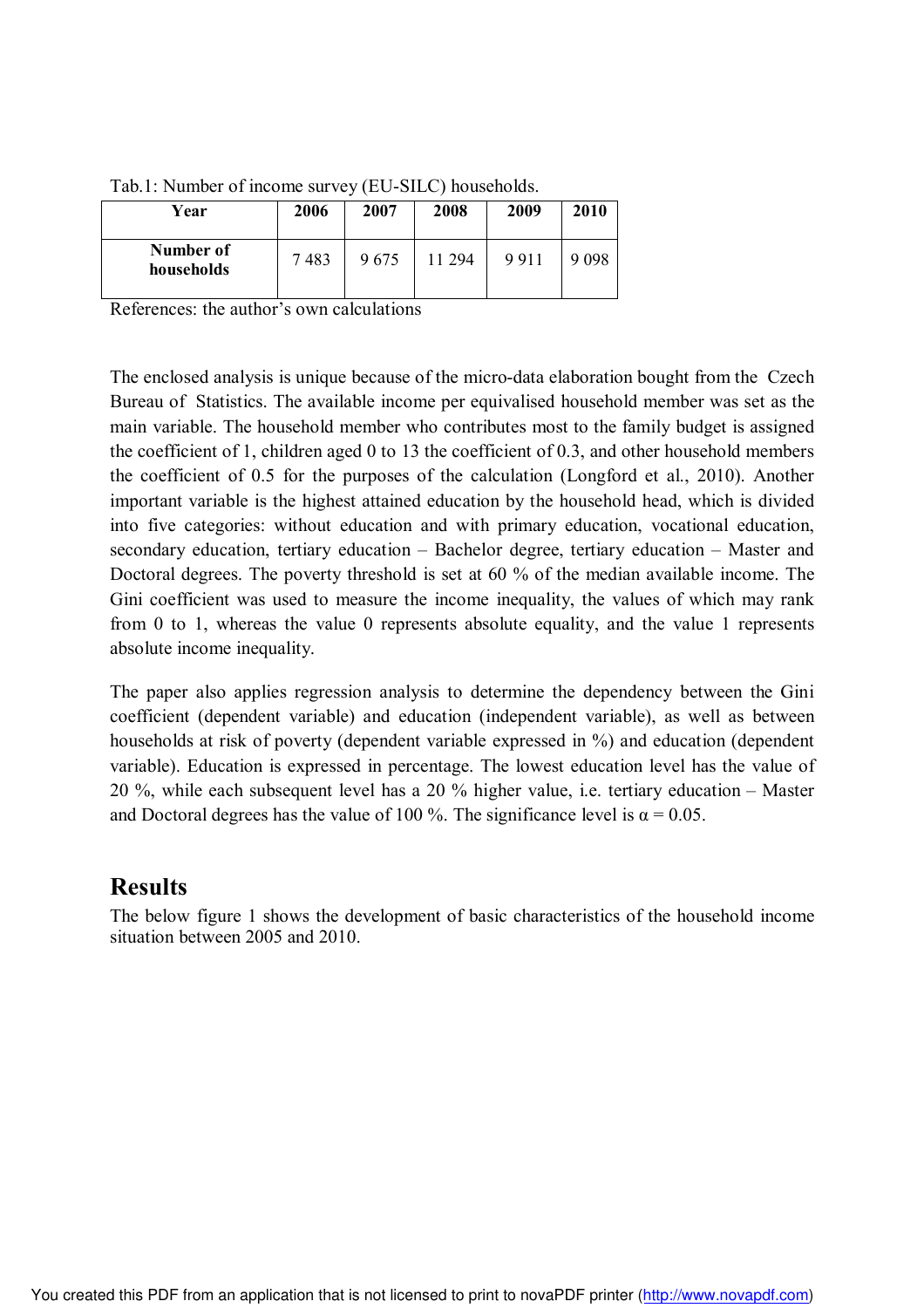

Figure 1: Trend in basic characteristics.

References: the author's own calculations

The median equivalised income per household member is usually at the forefront of interest; this characteristic has a growing trend in the surveyed period. In 2010 the average income per household member amounted to CZK 16 496, which is 35 % more than in 2005. A growing trend was also recorded with another variable, the poverty threshold, denominated in the national currency. Despite the poverty threshold constantly increasing between 2005 and 2010, the percentage of households at risk of poverty was, on the contrary, decreasing until 2008, which can be considered as a very positive phenomenon. In the last surveyed years the number of households at risk of poverty again slightly increased. The trend in the Gini coefficient was very similar. In 2005 its value amounted to 0.2456 and was gradually decreasing until 2009. In 2009 and 2010 it gradually increased up to the value of 0.2351. However, this value was still lower than compared to 2005, which means that the income inequality in the surveyed period decreased despite the slight increase in the last two years.

The data set was classified into 5 basic categories by the type of education. The equivalised average income and median with individual categories is shown below in Table 2.

| <b>Education</b> | Average income per<br>equivalised<br>household member<br>[CZK] |        | Median income per<br>equivalised<br>household member<br>[CZK] |        | Number of<br>surveyed<br>households<br>[%] |       | Number of<br>surveyed<br>households<br>[absolute] |       |
|------------------|----------------------------------------------------------------|--------|---------------------------------------------------------------|--------|--------------------------------------------|-------|---------------------------------------------------|-------|
|                  | 2006                                                           | 2010   | 2006                                                          | 2010   | 2006                                       | 2010  | 2006                                              | 2010  |
| Primary          | 9 0 2 7                                                        | 11 820 | 8486                                                          | 11 085 | 12.56                                      | 11.89 | 940                                               | 1,082 |

Tab.2: Income [CZK] by type of education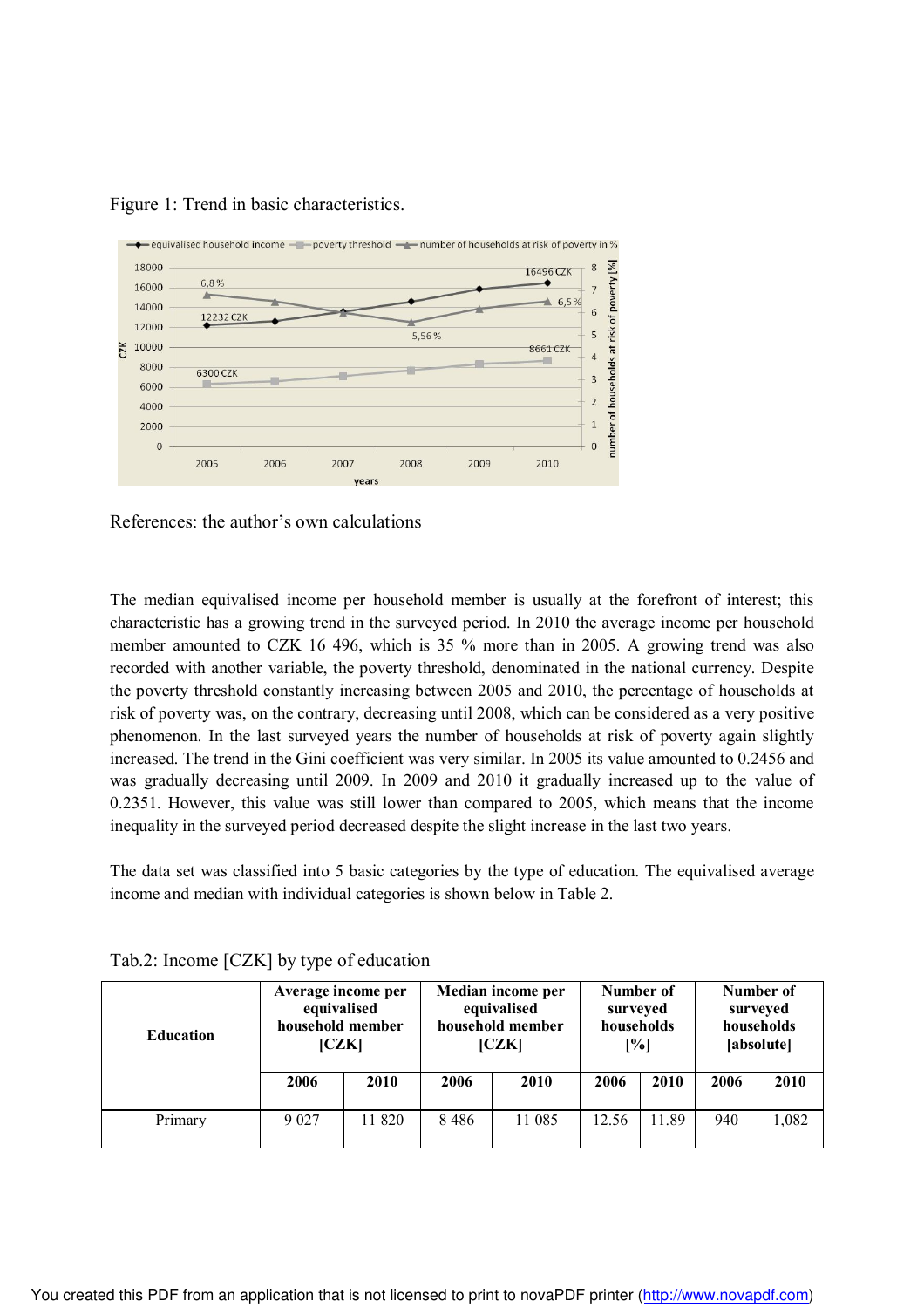| Vocational                        | 11459   | 14 9 53 | 10 5 8 1 | 13 8 35  | 46.00 | 43.84 | 3 4 4 2 | 3 9 8 9 |
|-----------------------------------|---------|---------|----------|----------|-------|-------|---------|---------|
| Secondary                         | 13 636  | 17 366  | 11 993   | 15 4 8 4 | 29.75 | 30.86 | 2 2 2 6 | 2 8 0 8 |
| Tertiary - Bachelor               | 18 602  | 19833   | 14 9 97  | 17566    | 0.99  | 1.41  | 74      | 128     |
| Tertiary - Master and<br>Doctoral | 18 5 33 | 24 142  | 15 888   | 20 15 6  | 10.70 | 11.99 | 801     | 1,091   |

References: the author's own calculations

It is obvious from Table 2 that income grows with a higher level of education. In 2010 significant income growth was recorded in two categories – vocational education and tertiary education – Master and Doctoral degrees. Median values differed significantly with growing education levels, which means that household incomes where the household head has a tertiary education show greater differentiation. In both surveyed years, households with their household head having secondary or tertiary education had above-average income, which is shown in Figure 1. In both surveyed years, the category of vocational education followed by secondary education shows the highest frequency in the data set. Tertiary education, both Bachelor degree and Master and Doctoral degrees has the lowest frequency in the data set. There are hardly any people without primary education in the Czech Republic, which is the reason why the primary education category includes also people without education.

For the purpose of surveying the impact of education level on the household income situation, the authors suggest using the coefficient of education, which indicates how many times the household income of households with the household head having an education of a level higher than the income of households with lower education levels. Table 3 shows the coefficient of education for individual compared categories in the surveyed years 2006 and 2010.

In the first surveyed year the biggest difference in income, from the attained education point of view, was between people with tertiary education – Bachelor degree and people with primary education, the income of the first category was 2.061 times higher than the income of people with primary education. When comparing households in which the household head attained tertiary education – Master and Doctoral degrees and households with the household head having tertiary education – Bachelor degree, the coefficient value is 0.996, which shows a lower income for the higher education level. In 2010 it applies that the bigger the difference between education levels, the bigger the difference in incomes. The highest value of the coefficient of education is achieved when comparing tertiary education – Master and Doctoral degrees and primary education, the value of which amounts to 2.042. On the contrary, the value is lowest when comparing tertiary education – Bachelor degree with secondary education amounting to 1.142.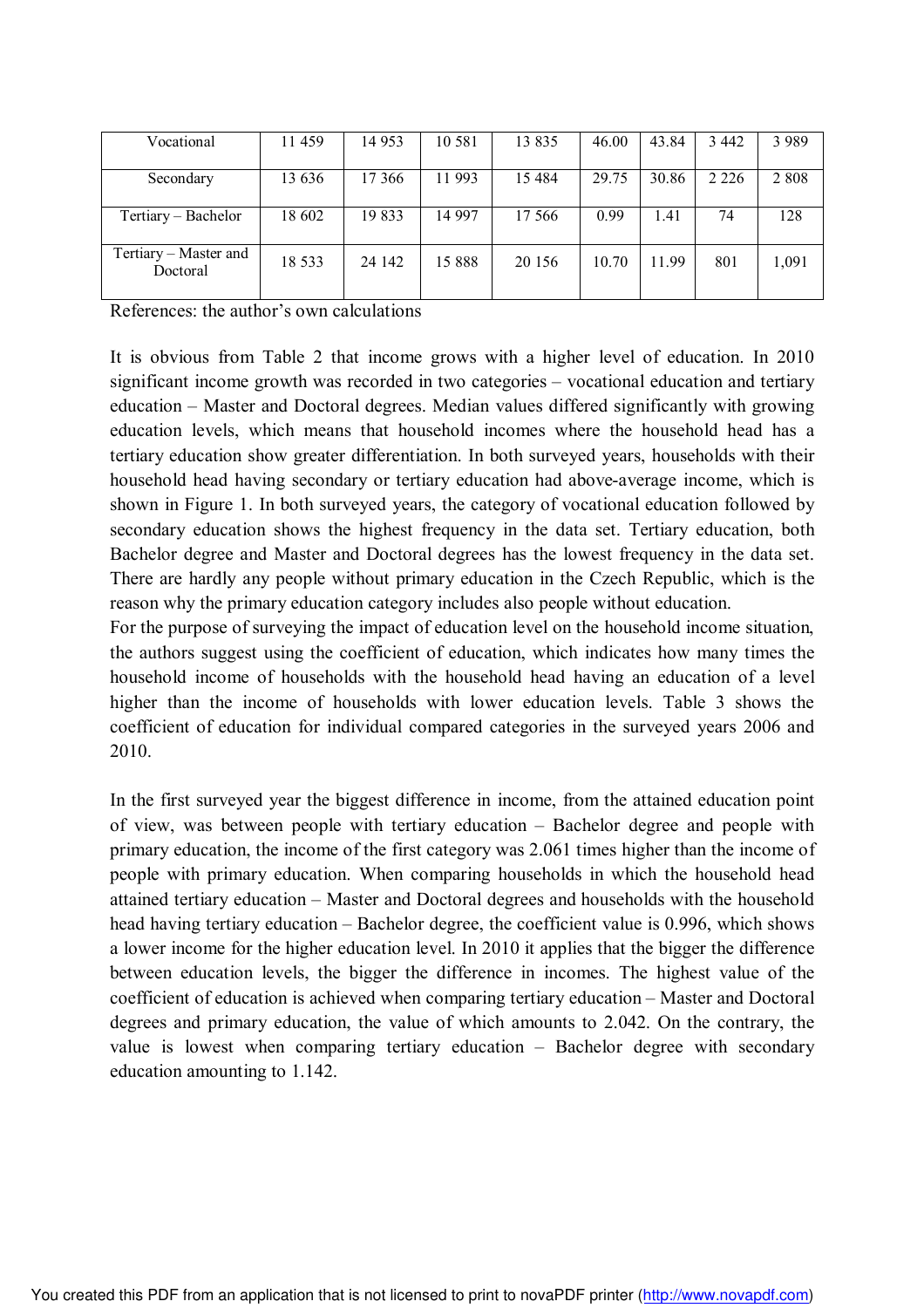|  |  |  | Tab. 3: Coefficient of education |
|--|--|--|----------------------------------|
|--|--|--|----------------------------------|

| <b>Coefficient of education</b>  | 2006  | 2010  |
|----------------------------------|-------|-------|
| Vocational/Primary               | 1.269 | 1.265 |
| Secondary/Primary                | 1.511 | 1.469 |
| Bachelor/Primary                 | 2.061 | 1.678 |
| Master and Doctoral / Primary    | 2.053 | 2.042 |
| Secondary/Vocational             | 1.190 | 1.161 |
| Bachelor/Vocational              | 1.623 | 1.326 |
| Master and Doctoral / Vocational | 1.617 | 1.615 |
| Bachelor/Secondary               | 1.364 | 1.142 |
| Master and Doctoral / Secondary  | 1.359 | 1.390 |
| Master and Doctoral / Bachelor   | 0.996 | 1.217 |

References: the author's own calculations

Households at risk of poverty were then filtered from households classified by individual education categories. In most households at risk of poverty the household head attained only primary education. In both reviewed years the value was very similar and fluctuated by around 15 %. In 2005 the percentage of households at risk of poverty significantly decreased as the education levels increased. However, the situation is different in 2010, namely as regards tertiary education – Bachelor degree. Households with the household head having a Bachelor degree rank second on the scale of households at risk of poverty.

| <b>Education</b>    |       | Number of<br>households at risk of<br>poverty $[\%]$ | Number of<br>households at risk of<br>poverty [absolute] |      |  |
|---------------------|-------|------------------------------------------------------|----------------------------------------------------------|------|--|
|                     | 2006  | 2010                                                 | 2006                                                     | 2010 |  |
| Primary             | 15.53 | 15.90                                                | 146                                                      | 172  |  |
| Vocational          | 7.03  | 6.64                                                 | 242                                                      | 265  |  |
| Secondary           | 3.91  | 4.31                                                 | 87                                                       | 121  |  |
| Bachelor            | 4.05  | 9.38                                                 | 3                                                        | 12   |  |
| Master and Doctoral | 1.00  | 1.92                                                 | 8                                                        | 21   |  |

Tab. 4: Households at risk of poverty by education level (own calculations).

References: the author's own calculations

For the purpose of the regression analysis the Gini coefficient was set as the dependent variable and education in % as the independent variable. As there are 5 education categories, 20 % was set as the percentage basis. The first category, i.e. persons without education and with primary education was therefore assigned 20 %. Each higher education level was assigned a value 20 % higher, i.e. the highest level of tertiary education – Master and Doctoral degree was assigned the value of 100 %. The analysis considered data from 2006 to 2010, which means 25 data sets.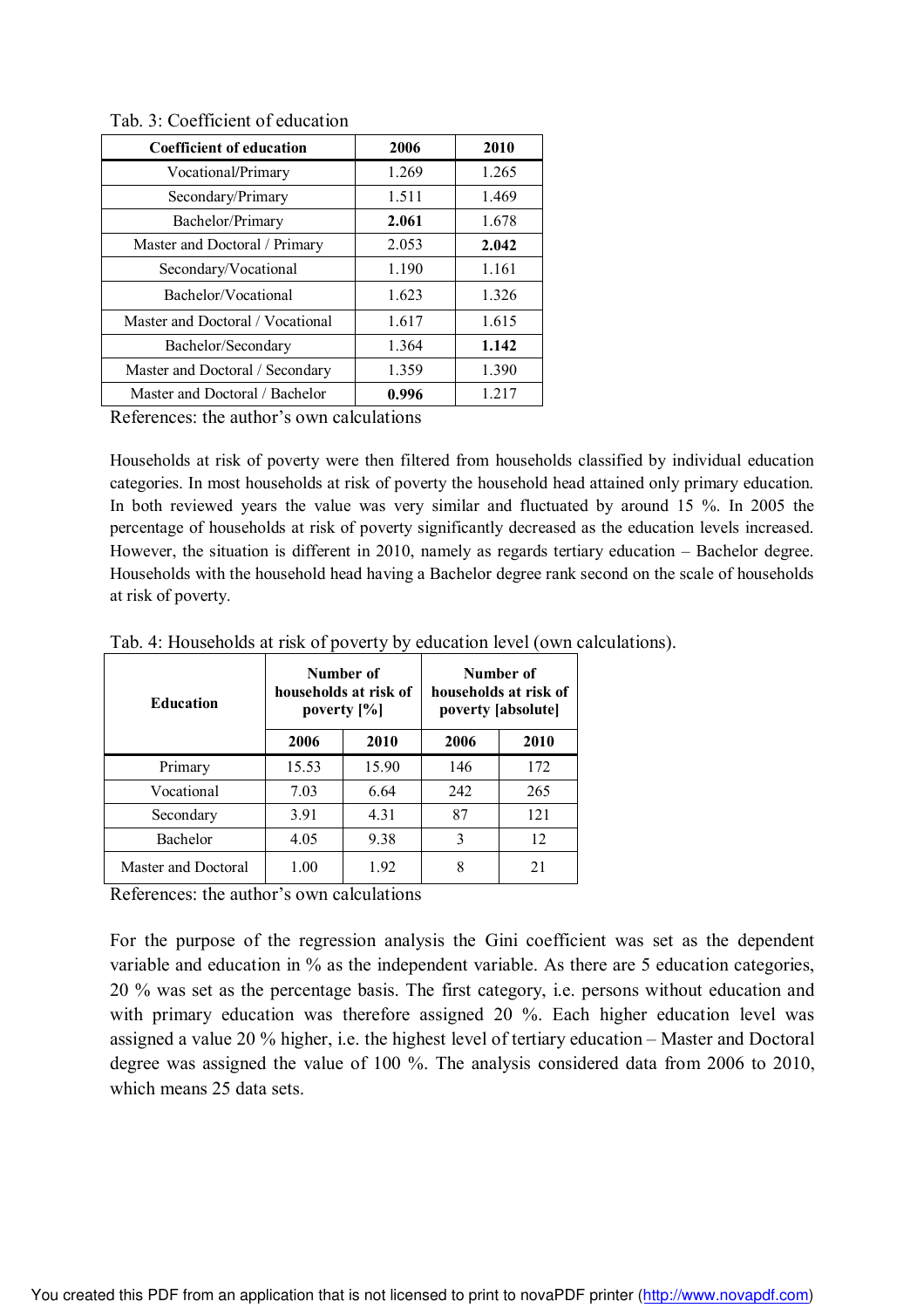

#### Figure 2: Regression Analysis – Education level vs. Gini

References: the author's own calculations

It can be derived from the above values that there is a strong positive dependence between the attained education level and the Gini coefficient. If education levels increase by one category, the Gini coefficient increases by 0.122 of the unit. Therefore, it applies that there is bigger income inequality at higher education levels.

The second regression analysis, which aimed at establishing the dependence between education and the percentage of households at risk of poverty by attained education level, showed a strong negative dependence.

Figure 3: Regression Analysis – Education level vs. Number of households at risk of poverty



References: the author's own calculations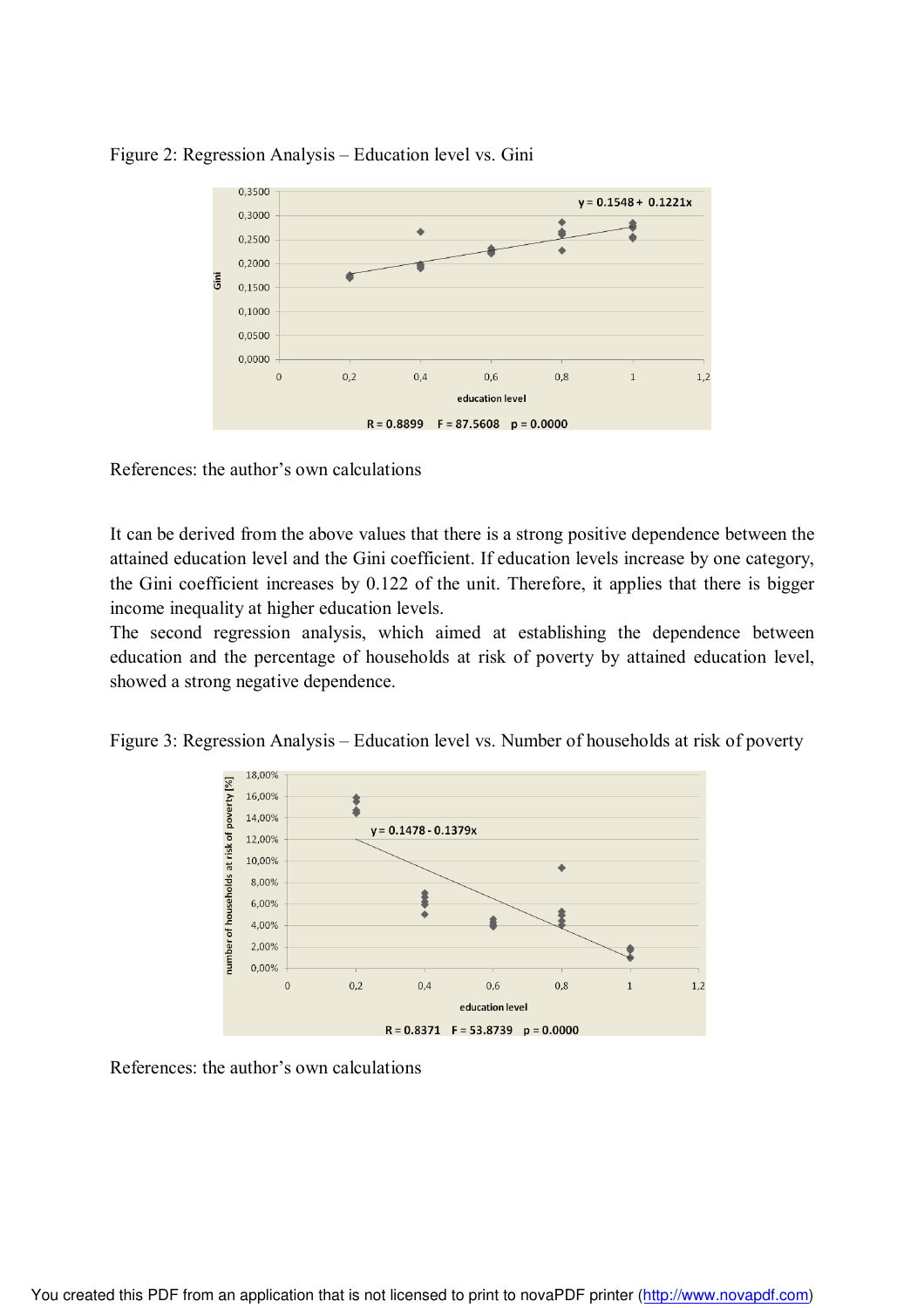# **Conclusion**

The paper investigates the relationship of household income with individual levels of attained education (categories). Based on analyses carried out in the paper it was established that the equivalised income per household member has been increasing since 2006 and the number of households at risk of poverty had been decreasing until 2008, which can be regarded as a very positive trend. Since 2008 there has been a growing trend in all main income characteristics, and the number of households on the poverty threshold has also grown. The biggest share is represented by households where the household head has vocational education, followed by households where the household head has secondary education. Above-average income is attained by households where the household head attained secondary or tertiary education. In 2010 it proved that the bigger the difference between education level, the higher the income. Persons with a Bachelor degree and Master and Doctoral degrees have the lowest share.

Households where the household head attained primary education are threatened most by poverty, followed by households where the head of household attained vocational education (in 2006), whereas in 2010 it was persons with a Bachelor degree. Therefore, we can say that households with a higher education level have reached the poverty threshold during the surveyed five-year period. The increase of households at risk of poverty where the household head has a Bachelor degree may be connected with the extension and growth in the numbers of institutions providing tertiary education, which is to the detriment of the quality of education.

The regression analyses established strong positive dependence between the education level and Gini coefficient, as well as strong negative dependence between the education level and number of households at risk of poverty.

The presented publication explains some interesting details, which, in the future, could become the focus of our deep subject of education, especially its influence of family standard living during the first and last decade (decile).

## **Reference**

ATKINSON, A. B, MRLIER, E., NOLAN, B., 2005. Taking Forward the EU Social Exclusion Process. In *An Independent Report Commissioned by the Luxembourg Presidency of the Council of the European Union* [online]. Březen 2012. Dostupné z: http://www.esri.ie/pdf/BKMNEXT067 \_Taking%20Forward.pdf

FRICK, J.R., KRELL, K., 2012. Measuring Income in Household Panel Survey for Germany A Comparison of EU-SILC and SOEP. In SOEP [online]. Únor 2012. [cit. 23-11-2012]. Dostupné z: http://www.diw.de/soeppapers

LISTER, R., 2004. *Poverty.* Vydání první. Cambridge: Polity Press. ISBN 0-7456-2564-9.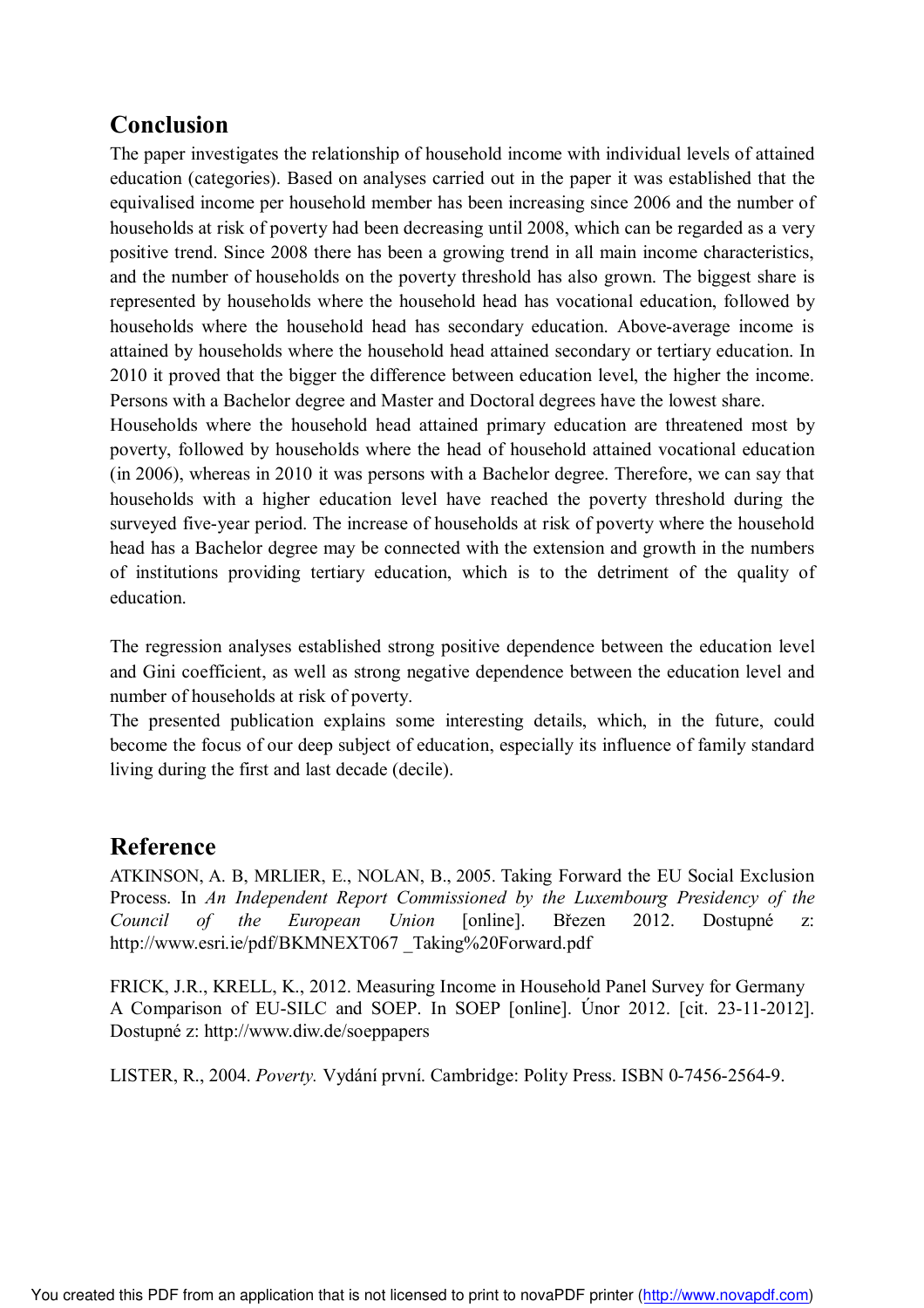LONGFORD, M.T., PITTAU, M.G. ZELLI, R. MASSARI, R., 2010. Measures of poverty and inequality in the countries and regions of the EU. In ECINEQ [online]. Říjen 2010 [cit 12-03- 2012]. Dostupné z: http://www.ecineq.org/milano/WP/ECINEQ2010-182.pdf

SEFTON, J.A., WEALE, M.R., 2006. The Concept of Income in a General Equilibrium. *Review of Economic Studies.* Oxford: Oxford University Press*,* 79 (1), 219 – 249. ISSN 0034-6527.

VAVREJNOVÁ, M., 2002. *Distribuce redistribuce příjmů obyvatelstva ČR v průbehu devatesátých let (vývojové trendy)*. Vydání první. Praha: Nadání Josefa, Marie a Zdeňky Hlávkových. ISBN 80-239-0214-8.

WHELAN, C.T., MAITRE, B., 2005. *Welfare Regime and Social Class Variation in Poverty and Economic Vulnerability in Europe: An Analysis of EU-SILC.* In *ESRI* [online]. Únor 2012. [cit. 22-02-2012]. Dostupné z: http://www.esri.ie/publications/latest\_ publications/view/ index.xml?id=2802

WHELAN, C.T., MAITRE, B., 2010. Identifying Economically Vulnerable Groupsas the Economic Crisis Emerge*. The Economic and Social Review.* Dublin: Economic and Social Studies, 41 (4), 501 – 525. ISSN 0012-9984.

# **Ovlivňuje úroveň dosaženého vzdělání příjem českých domácností?**

Předložený příspěvek se zabývá analýzou vlivu vzdělání na příjmovou situaci domácností v České republice v letech 2006-2010. Hlavním zdrojem jsou výsledky šetření EU-SILC (European Union Statistics on Income and Living Conditions). Jedná se o šetření, které sleduje životní podmínky domácností a je povinné pro všechny státy EU. Na základě jednotné metodologie je pak možné provést komparaci mezi jednotlivými státy. Domácnosti jsou rozdělené do 5 skupin podle nejvyššího dosaženého vzdělání osoby v čele domácnosti. Předmětem zájmu jsou rozdíly v příjmech mezi jednotlivými vzdělanostními skupinami vyjádřené koeficientem hodnoty vzdělání. Zvláštní zřetel je věnován domácnostem ohroženým chudobou. Příjmová nerovnost je měřená pomocí Giniho koeficientu. Regresní analýza zkoumá závislost mezi vzděláním a příjmovou nerovností, ale také mezi vzděláním a domácnostmi ohroženými chudobou. Největší podíl z celkového počtu domácností mají domácnosti v jejichž čele je osoba vyučená, dále se pak jedná o domácnosti v čele s osobou se středním vzděláním. Dle regresí bylo zjištěno, že existuje silná pozitivní závislost mezi stupněm vzdělání a Giniho koeficientem a také silná negativní závislost mezi stupněm vzdělání a počtem domácností ohroženými chudobou. V analyzovaném pětiletém období byl zaznamenán negativní vývoj ve společnosti v tom smyslu, že se častěji dostávají do pásma chudobou ohrožených domácností domácnosti s vyšším stupněm vzdělání.

**Klíčová slova:** vzdělání, EU-SILC, příjem, životní podmínky, chudoba